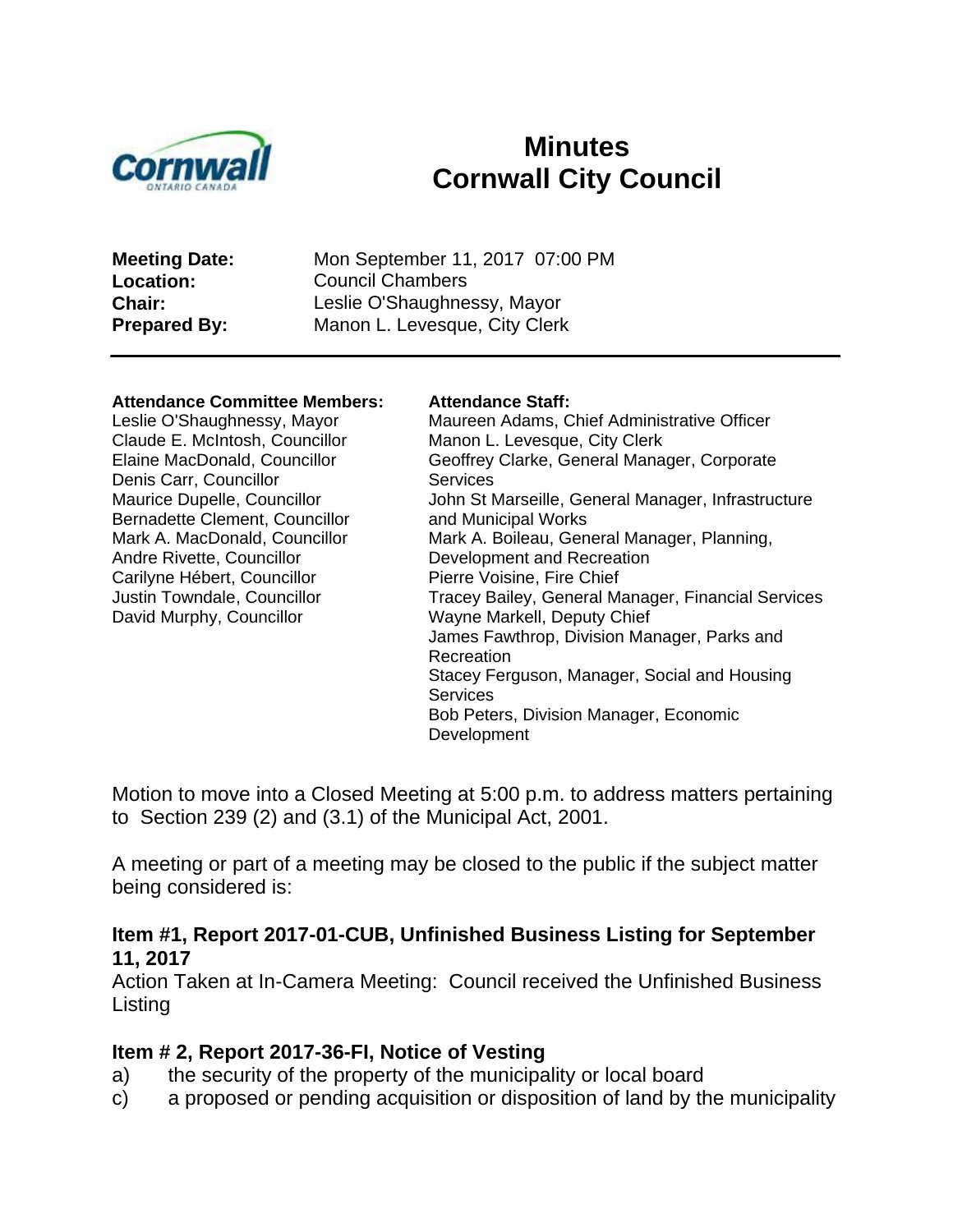or local board

Action Taken at In-Camera Meeting: Council provided Administration with direction

## **Item #3, Report 2017-37-FI, Assessment and Taxation Appeal**

a) the security of the property of the municipality or local board

e) litigation or potential litigation, including matters before administrative tribunals, affecting the municipality or local board

Action Taken at In-Camera Meeting: Council provided Administration with direction

## **Item #4, Report 2017-15-SHS-CC, Child Care Division**

b) personal matters about an identifiable individual, including municipal or local board employees

Action Taken at In-Camera Meeting: Council provided Administration with direction

## **Item # 5, Report 2017-11-IMW-MW - Building Repair Litigation**

e) litigation or potential litigation, including matters before administrative tribunals, affecting the municipality or local board Action Taken at In-Camera Meeting. Council received this Report

## **Item # 6, Report 2017-066-CL, Lay Appointments Committee**

b) personal matters about an identifiable individual, including municipal or local board employees

## *This item was removed from the In-Camera Agenda and added to the Agenda for the Open Council Meeting.*

## **Item #7, Report 2017-071-CL, Personnel Issue**

b) personal matters about an identifiable individual, including municipal or local board employees

Action Taken at In-Camera Meeting: Council received the Report received by the Personnel Committee.

Moved By: Andre Rivette, Councillor Seconded By: Claude McIntosh, Councillor

Motion Carried

## **MOMENT OF PERSONAL REFLECTION**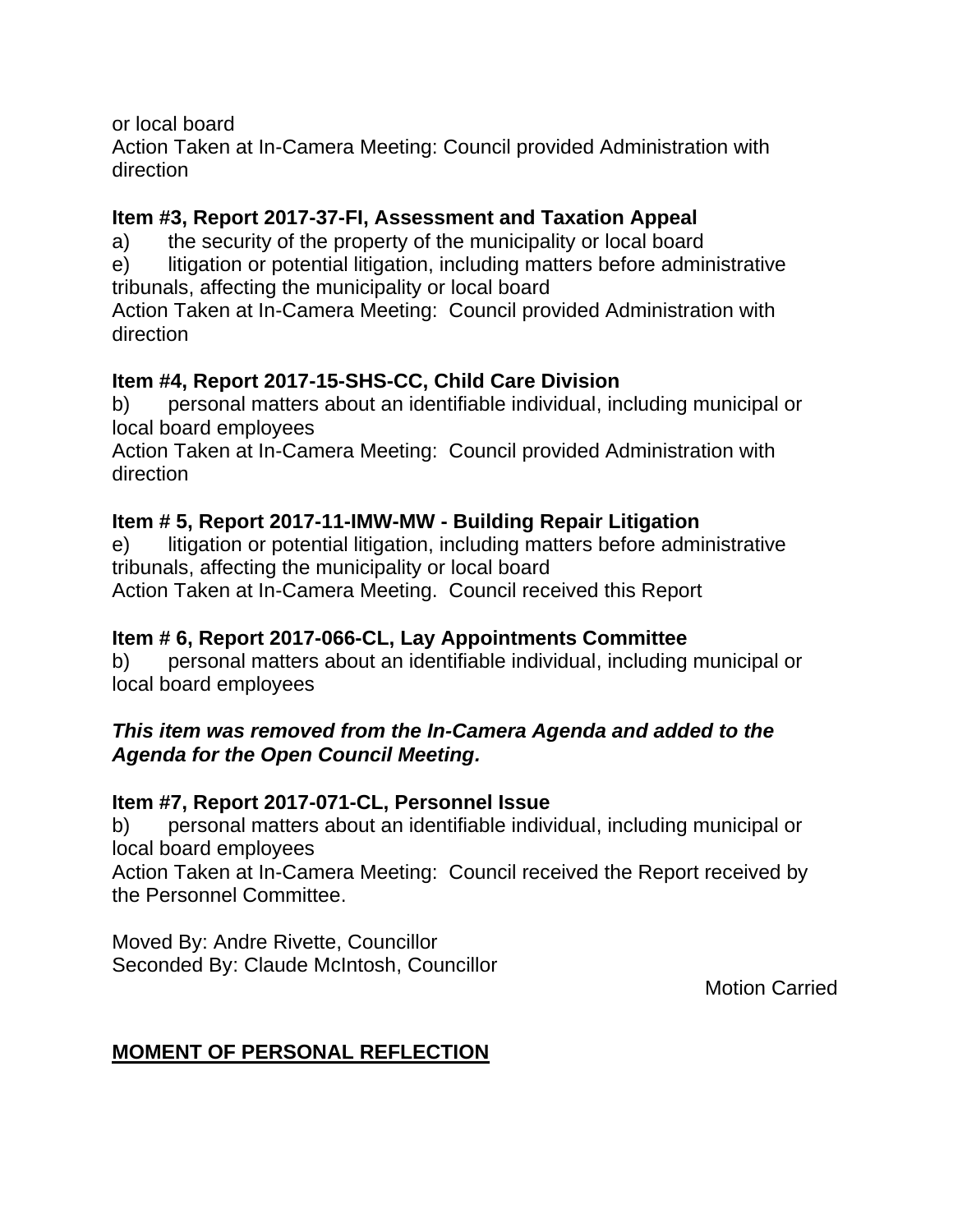## **NATIONAL ANTHEM**

Assembly

## **ROLL CALL**

## **ADDITIONS, DELETIONS OR AMENDMENTS**

All matters listed under General Consent, save and except "Delegations" are considered to be routine and will be enacted by one motion.

- 1. Addition of Communication Item #4, Wall Repair at 11 17 Second Street West.
- 2. Addition of Communication Item #5, Waterfront Land Acquisition Committee.

## **ADOPTION OF AGENDA**

Motion to adopt the Agenda as amended.

Moved By: Andre Rivette, Councillor Seconded By: Maurice Dupelle, Councillor

Motion Carried

## **DISCLOSURE OF INTEREST**

There were no disclosures of interest declared.

## **COMMITTEE OF THE WHOLE**

Motion to go into Committee of the Whole and to consider and refer all Minutes, Presentations, Delegations, Consent/Correspondence, Resolutions, Reports and By-laws to that Committee.

Moved By: Claude E. McIntosh, Councillor Seconded By: Elaine MacDonald, Councillor

Motion Carried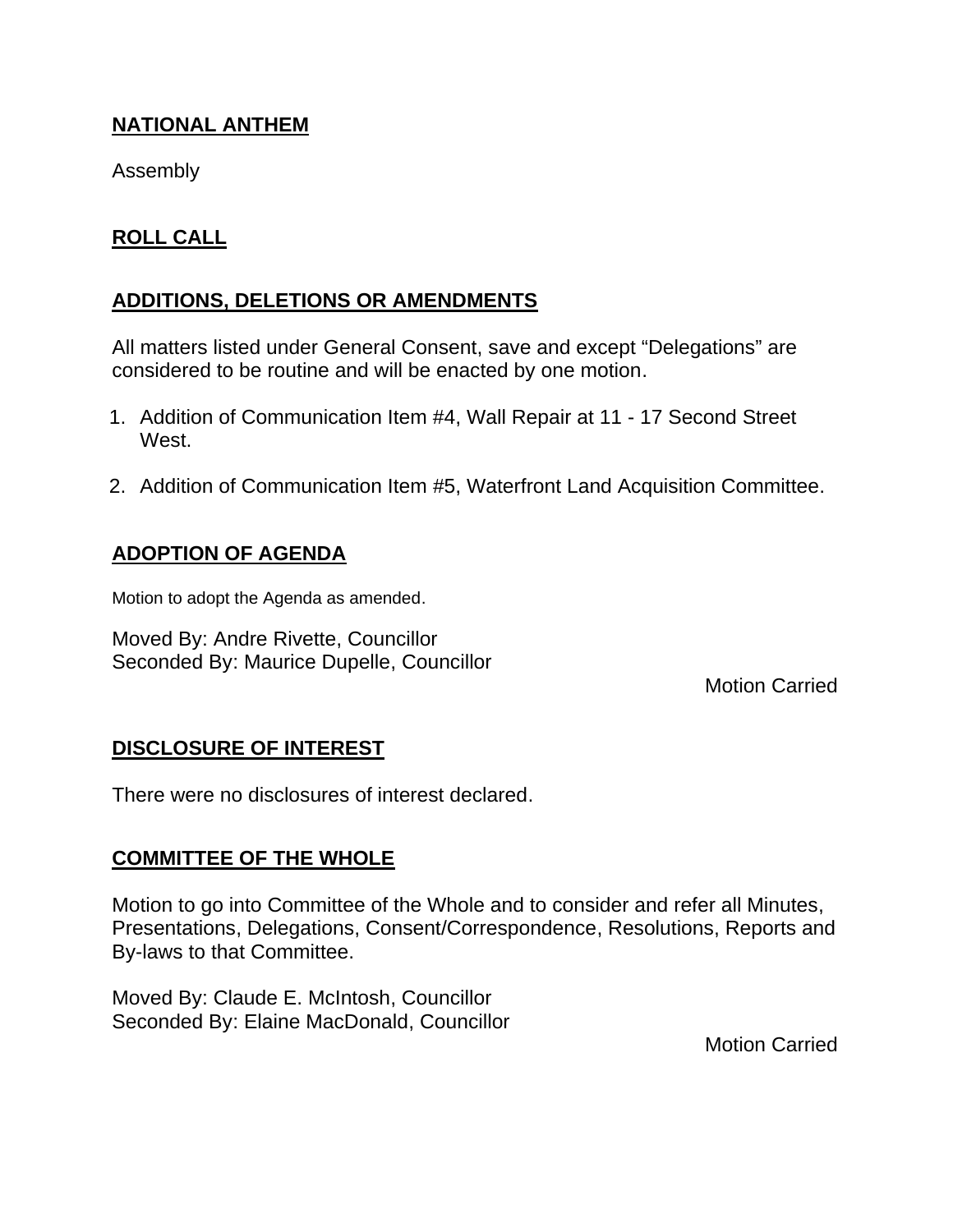## **GENERAL CONSENT**

#### **ADOPTION OF MINUTES**

Motion to endorse the following Minutes as presented.

**1 August 21, 2017 Cornwall City Council Meeting** Click for detail  $\rightarrow$ 

**2 August 22, 2017 Cornwall City Council Meeting** Click for detail  $\rightarrow \Box$ 

Moved By: Carilyne Hébert, Councillor Seconded By: Bernadette Clement, Councillor

Motion Carried

#### **PRESENTATIONS**

## **1 Book of Recognition - Pierre-Alexandre (Alex) Tourangeau, Childhood Cancer Survivor**

Click for detail  $\rightarrow \Box$ 

Alex Tourangeau, childhood cancer survivor, was invited to sign the Book of Recognition.

## **2 United Way / Centraide of Stormont, Dundas and Glengarry by Lori Greer, Executive Director**

Click for detail  $\rightarrow \Box$ 

Lori Greer, Executive Director, and Bill Kingston, Campaign Chair, United Way / Centraide of Stormont, Dundas and Glengarry provided an update on recent and upcoming activities.

Motion to receive the Presentation.

Moved By: Carilyne Hébert, Councillor Seconded By: Bernadette Clement, Councillor

Motion Carried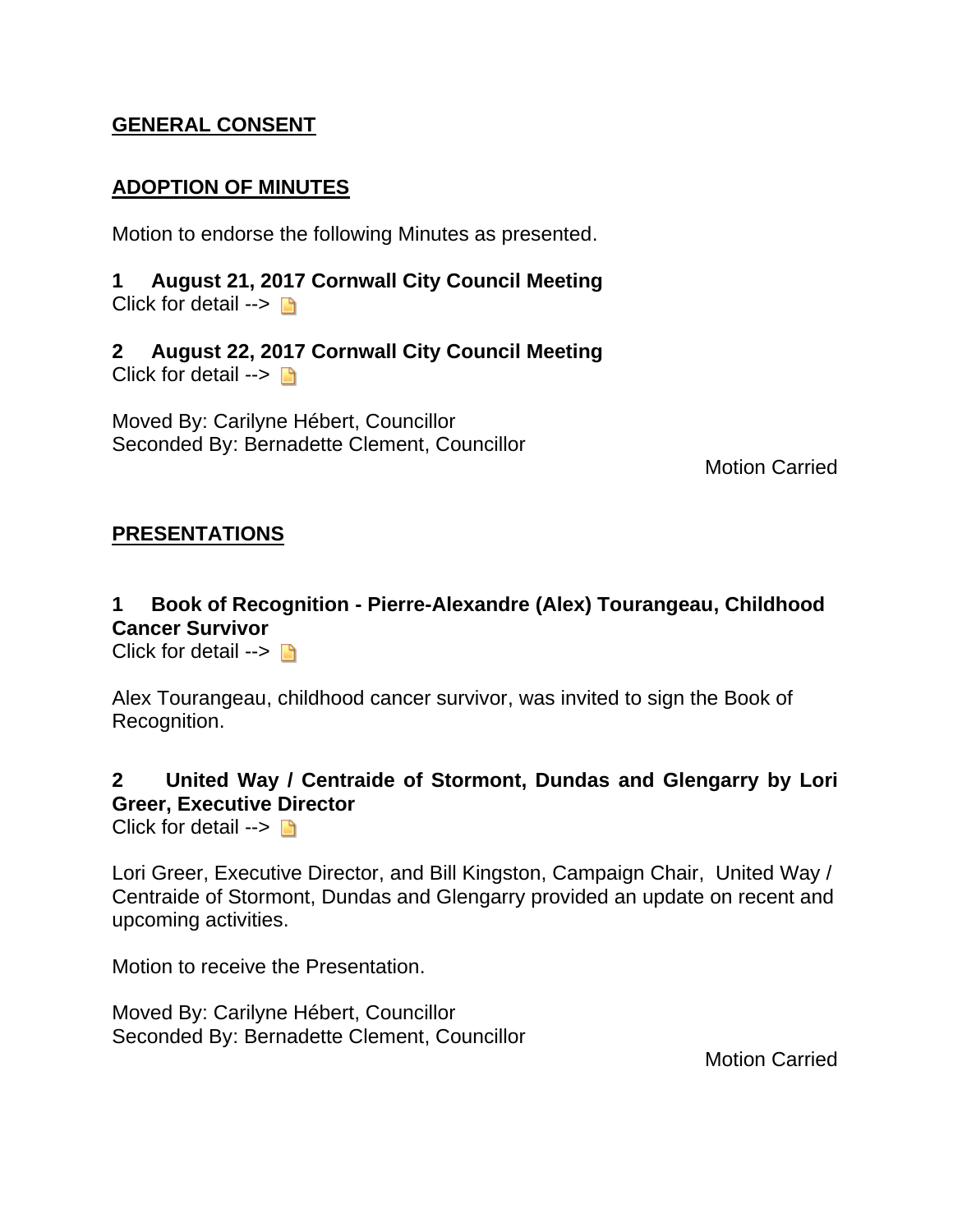## **DELEGATIONS**

There were no Delegations.

## **CONSENT/CORRESPONDENCE**

#### **1 Proclamation of Terry Fox Run Day**

Click for detail  $\rightarrow$ 

Motion to proclaim Sunday, September 17, 2017, as "Terry Fox Run Day" in the City of Cornwall.

## **2 PAC Report No. 1 - Application for a Site Specific Zoning Exception to the Manufacturing 40 (MFR 40) Zoning on Part of Lot D, Con. 1, being Part 1 on Plan 52R-40, situated at 525 Boundary Road (PAC Z-05-17)**

Click for detail  $\rightarrow \Box$ Motion to endorse the PAC recommendation as presented:

That By-law #751-1969, as amended, be further amended by incorporating the following into the Manufacturing 40 (MFR 40) zone Permitted Uses section  $(04-4-2)$ :

"Notwithstanding anything else in this section, a Place of Assembly and Recreation use shall be permitted on Part of Lot D, Con. 1, being Part 1 on Plan 52R-40, municipally known as 525 Boundary Road."

## **3 PAC Report No. 2 - August 21, 2017 CPPEG Recommendations**

Click for detail  $\rightarrow \Box$ 

Motion to approve the following recommendations from the Planning Advisory Committee:

a. File HOTC#2017-07 - 213 Montreal Rd 1978648 Ontario Inc applicant That HOTC#2017-07 - 213 Montreal Rd request be approved as follows: Program 3 - Project Design Grant- \$7,500

Program 5 - Municipal Planning/Development Fees Grant - Actuals

Program 6 - Discretionary Municipal Tipping Fees Grant - Actuals

b. File HOTC#2014-06 Addendum - 139-141 Pitt St Kevin & Leslie Ouderkirk applicant

That HOTC#2014-06 Addendum - 139-141 Pitt St request be approved as follows:

Program 2 - Building Restoration & Improvement Program - \$23,612

Program 5 - Municipal Planning/Development Fees Grant - Actuals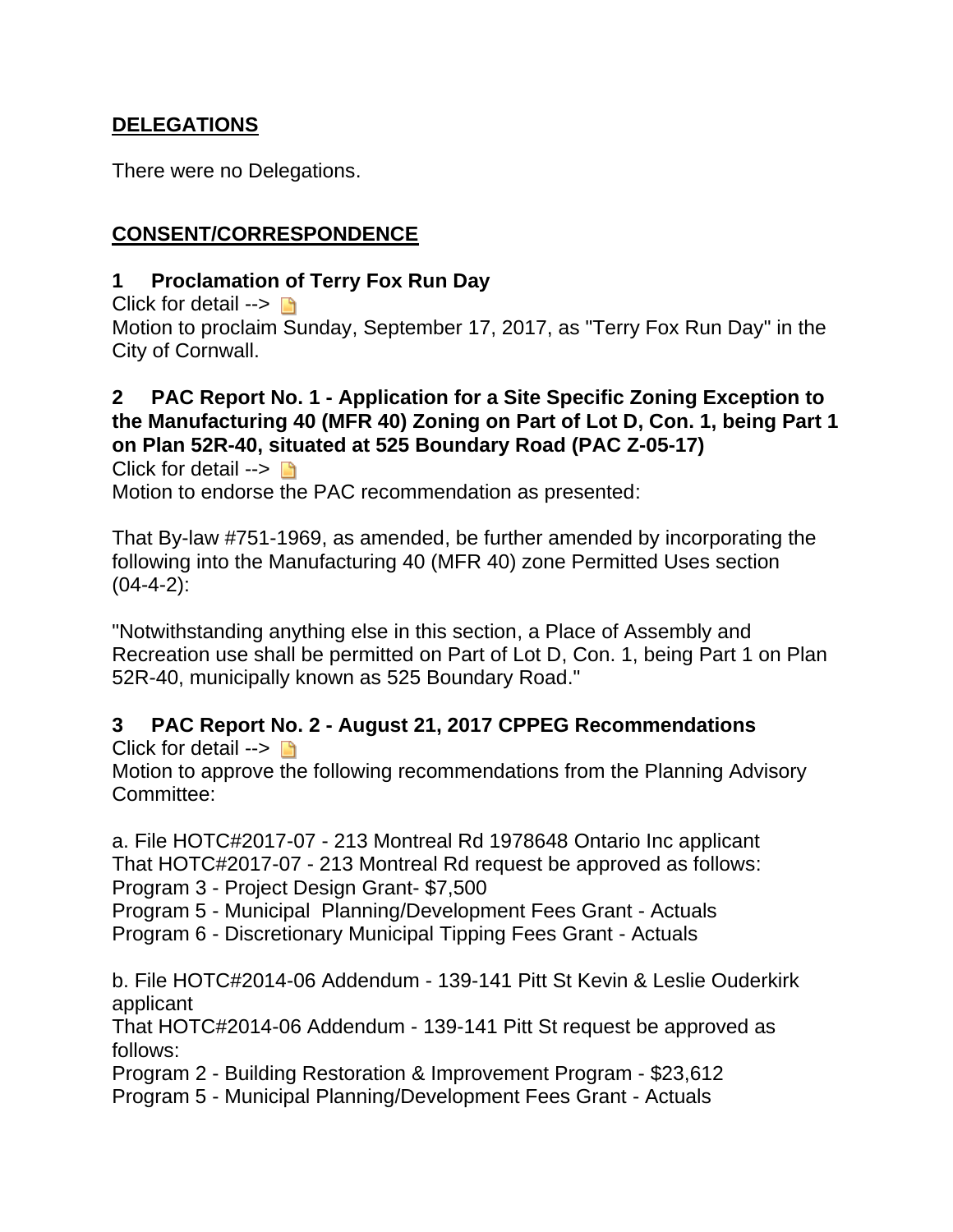Program 6 - Discretionary Municipal Tipping Fees Grant - Actuals

Motion to approve all recommendations made in the Consent portion of the Agenda for the Council Meeting of September 11, 2017, as presented.

Moved By: Maurice Dupelle, Councillor Seconded By: David Murphy, Councillor

Motion Carried

## **RESOLUTIONS / BUSINESS ARISING FROM NOTICE OF MOTION**

There were no Resolutions.

## **UNFINISHED BUSINESS REPORTS**

## **1 Changing the Council Composition**

Click for detail  $\rightarrow \Box$ Motion to receive Report 2017-068-CL.

Moved By: Maurice Dupelle, Councillor Seconded By: Andre Rivette, Councillor

Motion Carried

## **2 Naming of Chuck Charlebois Recreational Path / Chemin récréatif en l'honneur de Chuck Charlebois**

Click for detail  $\rightarrow \Box$ 

Motion to approve the naming of the Recreational Path located between St. Lawrence College and Marlborough Street in honour of Chuck Charlebois.

Moved By: Bernadette Clement, Councillor Seconded By: Andre Rivette, Councillor

Motion Carried

## **COMMUNICATIONS / REPORTS**

## **1 Municipal Pool Policy and Procedures Update**

Click for detail  $\rightarrow \blacksquare$ 

Motion to authorize the adoption of an updated Cornwall Aquatic Centre and Outdoor Pools Policy and Procedures Manual.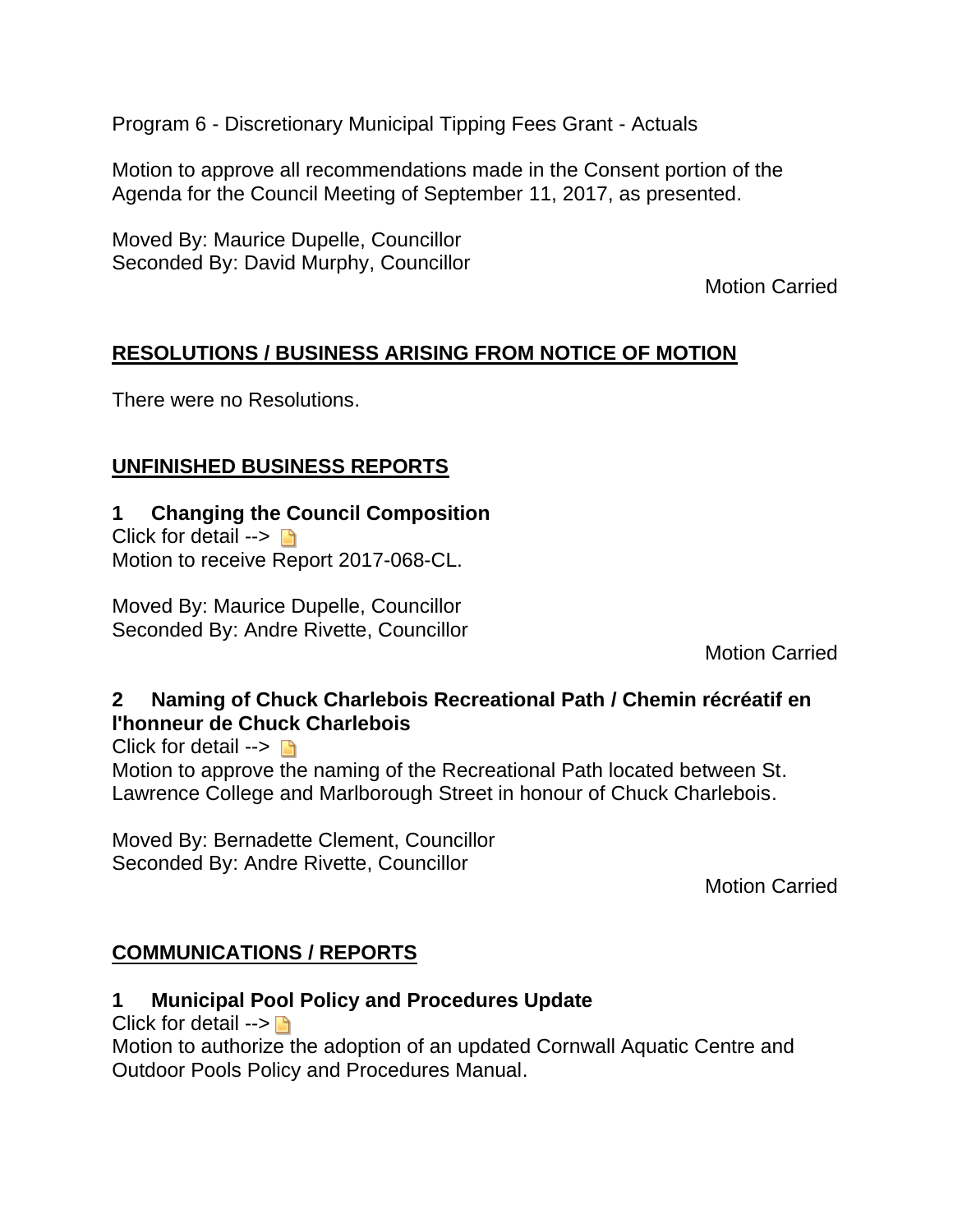Moved By: Andre Rivette, Councillor Seconded By: David Murphy, Councillor

Motion Carried

## **2 1700 Walton St. Fence Replacement Funding**

Click for detail  $\rightarrow \Box$ Motion to approve the withdrawal of \$55,000 from the Social Housing Capital reserve fund for the replacement of the fencing located at 1700 Walton St.

Moved By: David Murphy, Councillor Seconded By: Andre Rivette, Councillor

Motion Carried

## **3 PAC Report No. 3 - August 21, 2017 CPPEG Recommendations**

Click for detail  $\rightarrow \Box$ Action Recommended That Council approve one of the following options recommended from the Planning Advisory Committee:

a.File BR#2016-02 Addendum - 910 Montreal Rd 10007692 Canada Inc applicant That BR#2016-02 Addendum - 910 Montreal Rd request be approved as follows:

Option 1 Program 1 - City of Cornwall Brownfields Rehabilitation Grant - \$900,238

Moved By: Denis Car, Councillor Seconded By: Andre Rivette, Councillor

A recorded vote on this matter resulted as follows:

## **Votes For = 9**

Claude E. McIntosh, Councillor Denis Carr, Councillor Maurice Dupelle, Councillor Bernadette Clement, Councillor Mark A. MacDonald, Councillor Andre Rivette, Councillor Carilyne Hébert, Councillor Justin Towndale, Councillor David Murphy, Councillor

## **Votes Opposed = 2**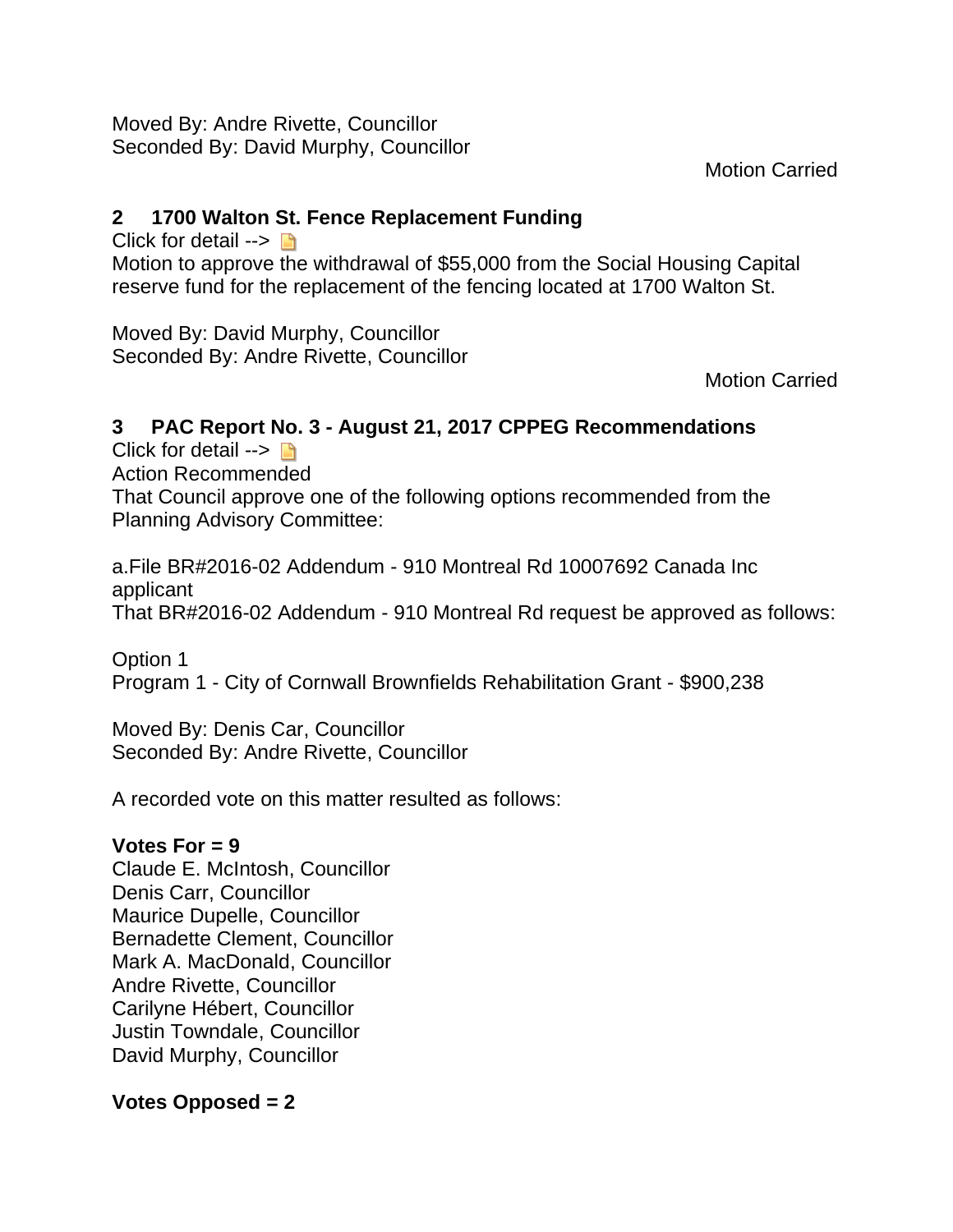Leslie O'Shaughnessy, Mayor Elaine MacDonald, Councillor

Motion Carried

#### **5 Wall Repair at 11-17 Second Street West**

Click for detail  $\rightarrow \Box$ 

Motion to provide reimbursement for the costs of the wall repair to a maximum of \$65,000, to be funded with \$10,000 from the Heritage Murals Reserve Account (previously approved) with the remainder funded from the working reserve.

Moved By: David Murphy, Councillor Seconded By: Andre Rivette, Councillor

Motion Carried

## **5 Waterfront Land Acquisition Committee**

Motion to dispose of the Waterfront Land Acquisition Committee.

Moved By: Elaine MacDonald, Councillor Seconded By: Mark A. MacDonald, Councillor

Motion to defer this matter to the Strategic Plan

A recorded vote on this matter resulted as follows:

## **Votes For = 2**

Bernadette Clement, Councillor Mark A. MacDonald, Councillor

## **Votes Opposed = 9**

Leslie O'Shaughnessy, Mayor Claude E. McIntosh, Councillor Elaine MacDonald, Councillor Denis Carr, Councillor Maurice Dupelle, Councillor Andre Rivette, Councillor Carilyne Hébert, Councillor Justin Towndale, Councillor David Murphy, Councillor

Motion to Defer Defeated

A recorded vote on the main motion resulted as follows:

## **Votes For = 3**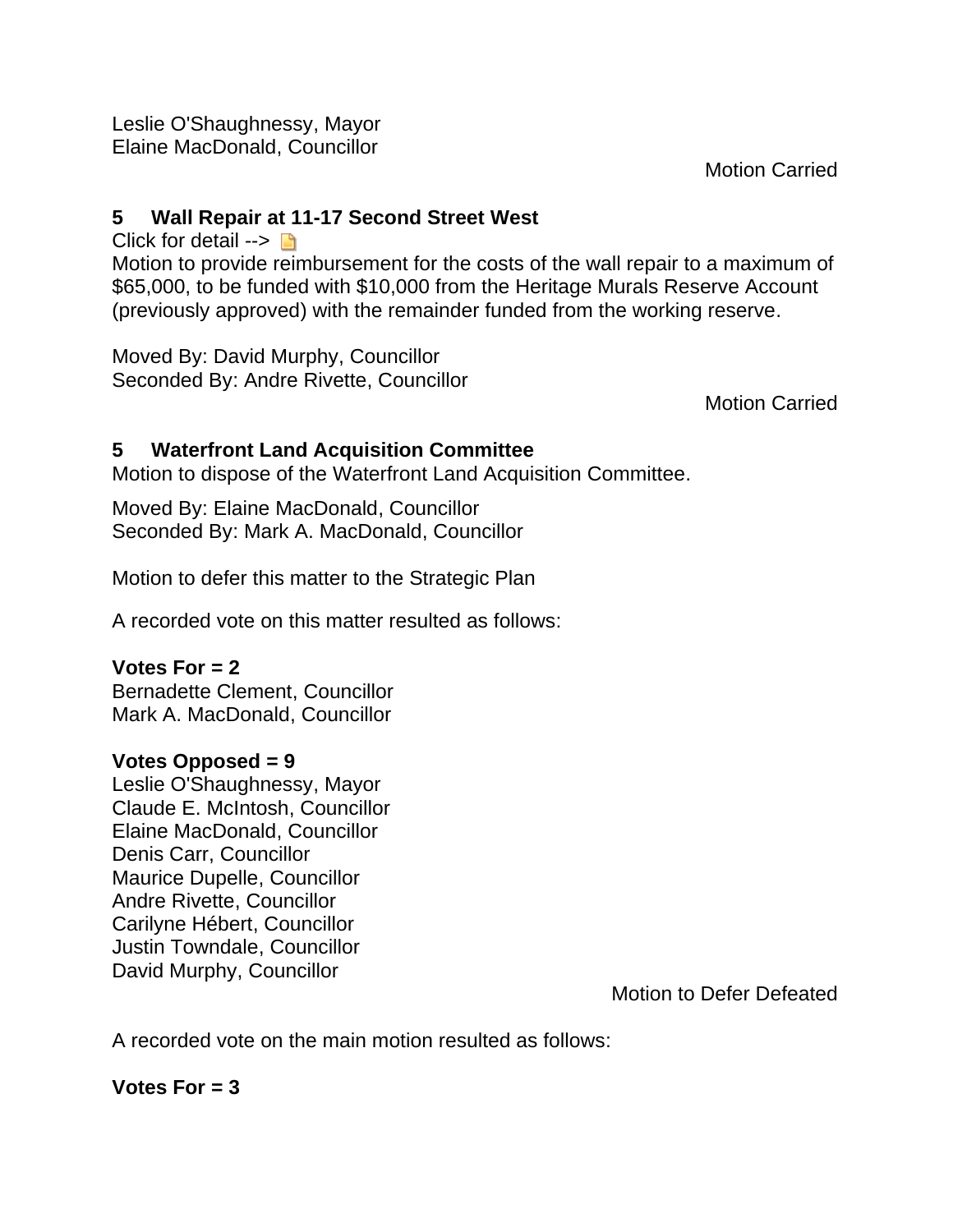Elaine MacDonald, Councillor Carilyne Hébert, Councillor Leslie O'Shaughnessy, Mayor

#### **Votes Opposed = 8**

Claude E. McIntosh, Councillor Denis Carr, Councillor Maurice Dupelle, Councillor Bernadette Clement, Councillor Mark A. MacDonald, Councillor Andre Rivette, Councillor Justin Towndale, Councillor David Murphy, Councillor

Main Motion Defeated

## **TENDERS AND REQUESTS FOR PROPOSALS**

## **1 Request for Proposal 17-P13 Eamers Corner's Pond and Pitt Street Culvert**

Click for detail  $\rightarrow \Box$ 

Motion to award RFP 17-P13 to EVB Engineering, from Cornwall, Ontario, at the total bid price of \$112,803.38 (net cost to the Corporation - \$101,582.94) being the best Proposal meeting the specifications.

Moved By: Claude E. McIntosh, Councillor Seconded By: Andre Rivette, Councillor

Motion Carried

## **2 Quote 17-Q45 Engineering Services for the Wastewater Treatment Plant**

Click for detail  $\rightarrow \Box$ Motion to award RFQ 17-Q45 to WSP, from Cornwall, Ontario, at the total bid price of \$32,219.69 (net cost to the Corporation - \$29,014.83) as being the best quotation meeting the specifications.

Moved By: Justin Towndale, Councillor Seconded By: Maurice Dupelle, Councillor

Motion Carried

## **NEW BUSINESS**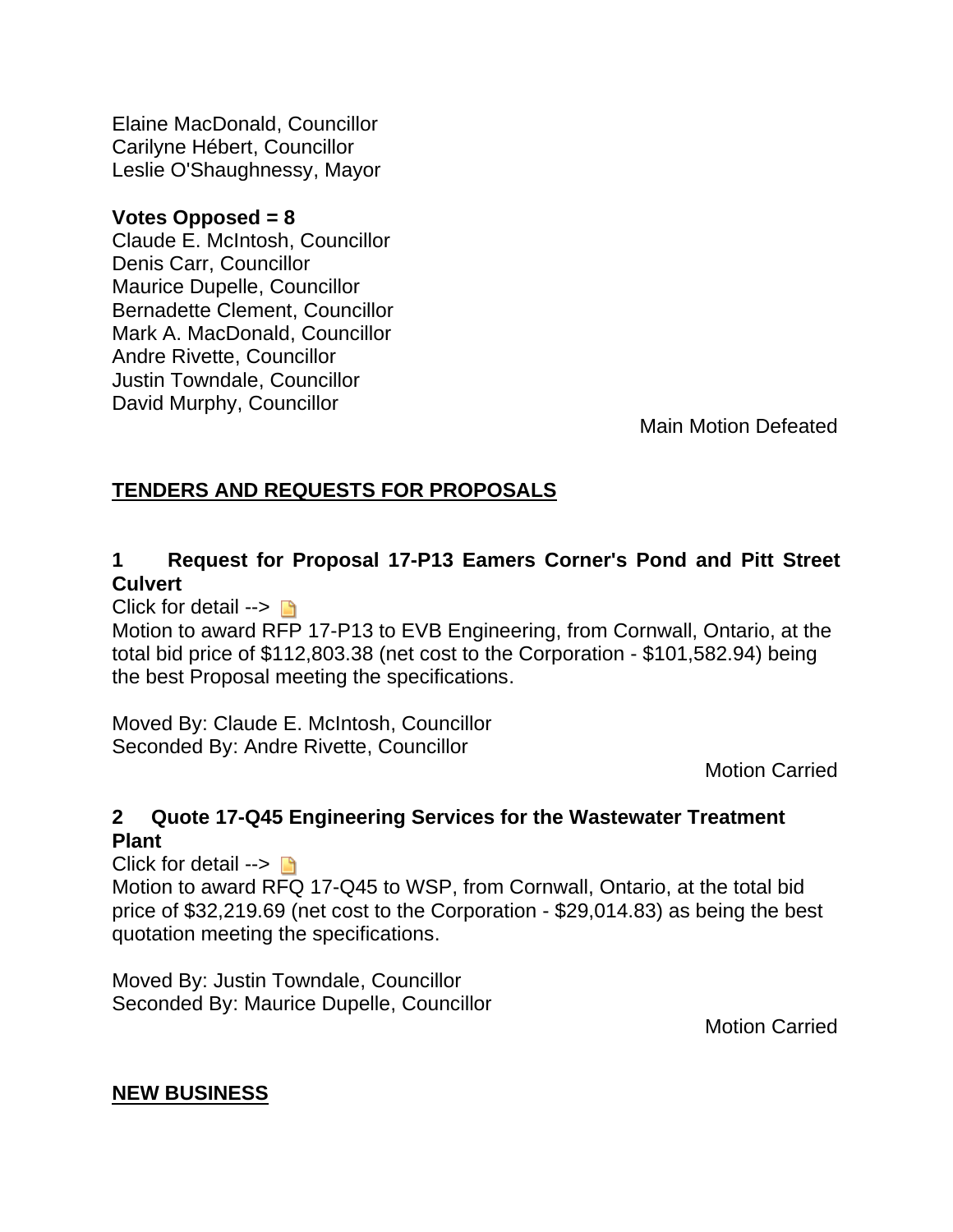There were no New Business Motions

## **PASSING OF BY-LAWS**

Motion to endorse By-laws 2017-120 to 2017-129 inclusive, listed on the Agenda.

**2017-120** A By-law to enter into a contract extension with TRAC Group Inc. to provide a Disability Management Service for the Employees of the Corporation of the City of Cornwall and the Cornwall Community Police Services Click for detail  $\rightarrow \Box$ 

**2017-121** A By-law to establish the list of Fees and Charges for The Corporation of the City of Cornwall Click for detail  $\rightarrow$ 

**2017-122** A By-law to further amend By-law 2015-086 which By-law is to appoint Council Members to Committees and Boards (Cornwall Regional Airport Commission) Click for detail  $\rightarrow \Box$ 

**2017-123** A By-law to further amend By-law 2015-085 and to appoint lay members of the community to various Boards, Commissions and Committees (Fire Master Plan Implementation Committee) Click for detail  $\rightarrow \Box$ 

**2017-124** A By-law to appoint Mary Joyce-Smith as Assistant Deputy Zoning Administrator and Secretary of the Planning Advisory and Hearing Committee (PAC) and to appoint Mark Boileau as Assistant Secretary of the Planning Advisory and Hearing Committee (PAC) and to repeal By-law 2009-073 Click for detail  $\rightarrow \Box$ 

**2017-125** A By-law authorizing The Corporation of the City of Cornwall, on behalf of the SDG Paramedic Services to enter into an Inter-Municipal Paramedic Response Agreement with the City of Ottawa, the County of Renfrew and the United Counties of Prescott-Russell Click for detail  $\rightarrow \Box$ 

**2017-126** A By-Law to authorize The Corporation of the City of Cornwall to enter into an Agreement with the Ministry of Housing which amends the 2016 Social Infrastructure Fund Administration Agreement, including but not limited to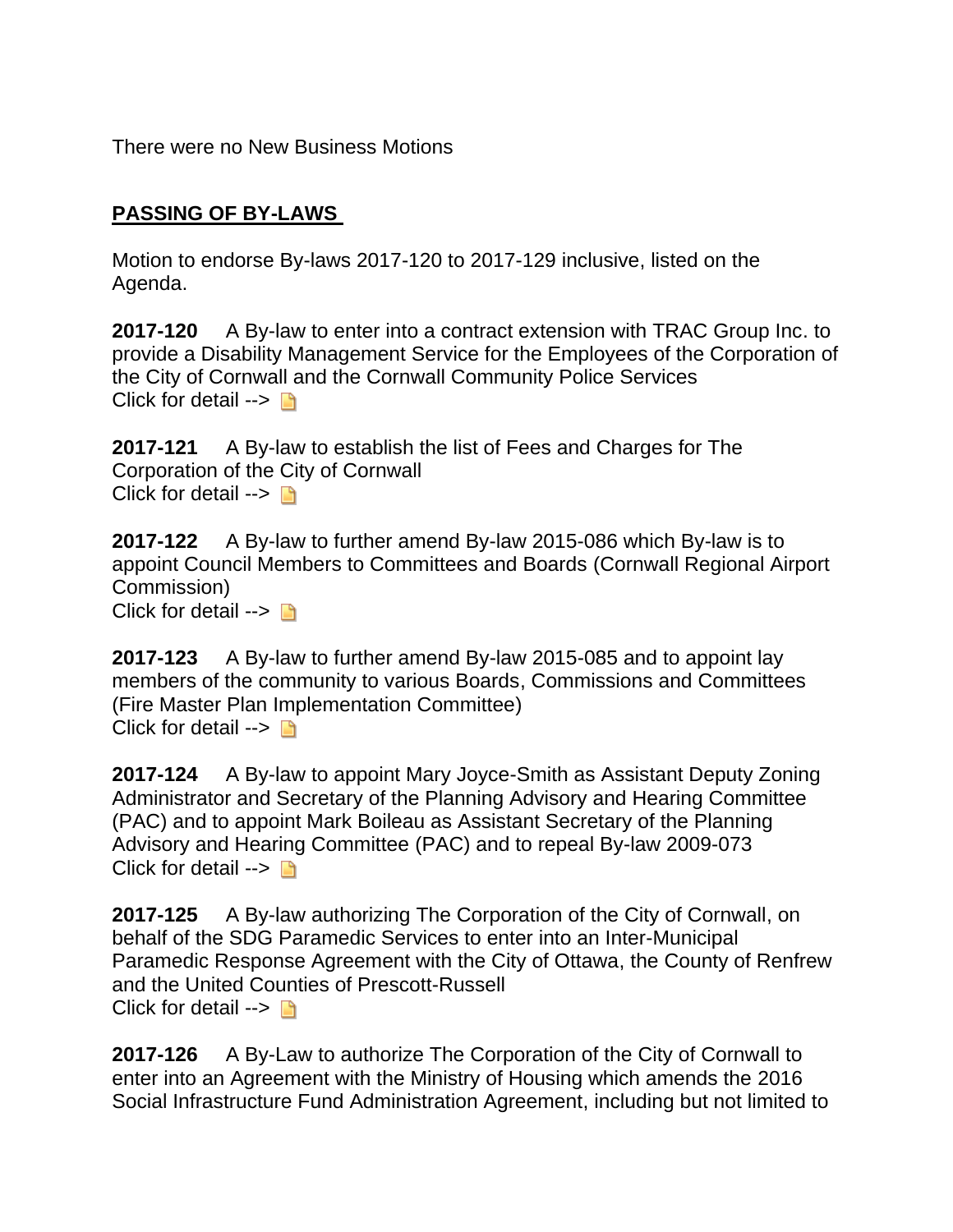amendments to take into account the 2018-2019 national funding allocation Click for detail  $\rightarrow \Box$ 

Explanatory Note 2017-126 An explanatory note to the By-Law authorizing The Corporation of the City of Cornwall to enter into an Agreement with the Ministry of Housing which amends the 2016 Social Infrastructure Fund Administration Agreement

Click for detail  $\rightarrow \Box$ 

**2017-127** A By-law to further amend the City of Cornwall Comprehensive Zoning By-law No. 751-1969 as amended, being a Site Specific Zoning exception to the Manufacturing 40 (MFR 40) Zoning to permit the introduction of a Place of Assembly and Recreation use on Part of Lot D, Concession 1, being Part 1 on Plan 52R-40, municpally known as 525 Boundary Road Click for detail  $\rightarrow \Box$ Explanatory Note 2017-127 Explanatory Note to By-law - Site Specific Zoning Exception to the Manufacturing 40 (MFR 40) Zoning on Part of Lot D, Concession 1, being Part 1 on Plan 52R-40, municpally known as 525 Boundary Road (PAC File Z-05-17) Click for detail  $\rightarrow \Box$ 

**2017-128** A By-law to authorize The Corporation of the City of Cornwall to enter into an Ontario Transfer Payment Agreement with the Her Majesty the Queen in right of Ontario as represented by the Minister of the Enviroment and Climate Change

Click for detail  $\rightarrow \Box$ 

**2017-129** A By-law to authorize The Corporation of the City of Cornwall to enter into a Contribution Agreement with Her Majesty the Queen in Right of Canada as represented by the Minister of the Environment and Climate Change Canada (ECCC) - Pollution Control Plan 2017-2018 Update Click for detail  $\rightarrow$ 

## **REPORTS FROM STANDING / SPECIAL COMMITTEES OF COUNCIL**

- 1. Councillor Andre Rivette indicated that the Cornwall Community Police Service's 2016 Annual Report had been published.
- 2. Elaine MacDonald indicated that, in celebration of Canada's Sesquicentennial, Lost Villages was unveiling an American Civil War Monument in honour of the 40,000+ Canadian participants in the American Civil War.